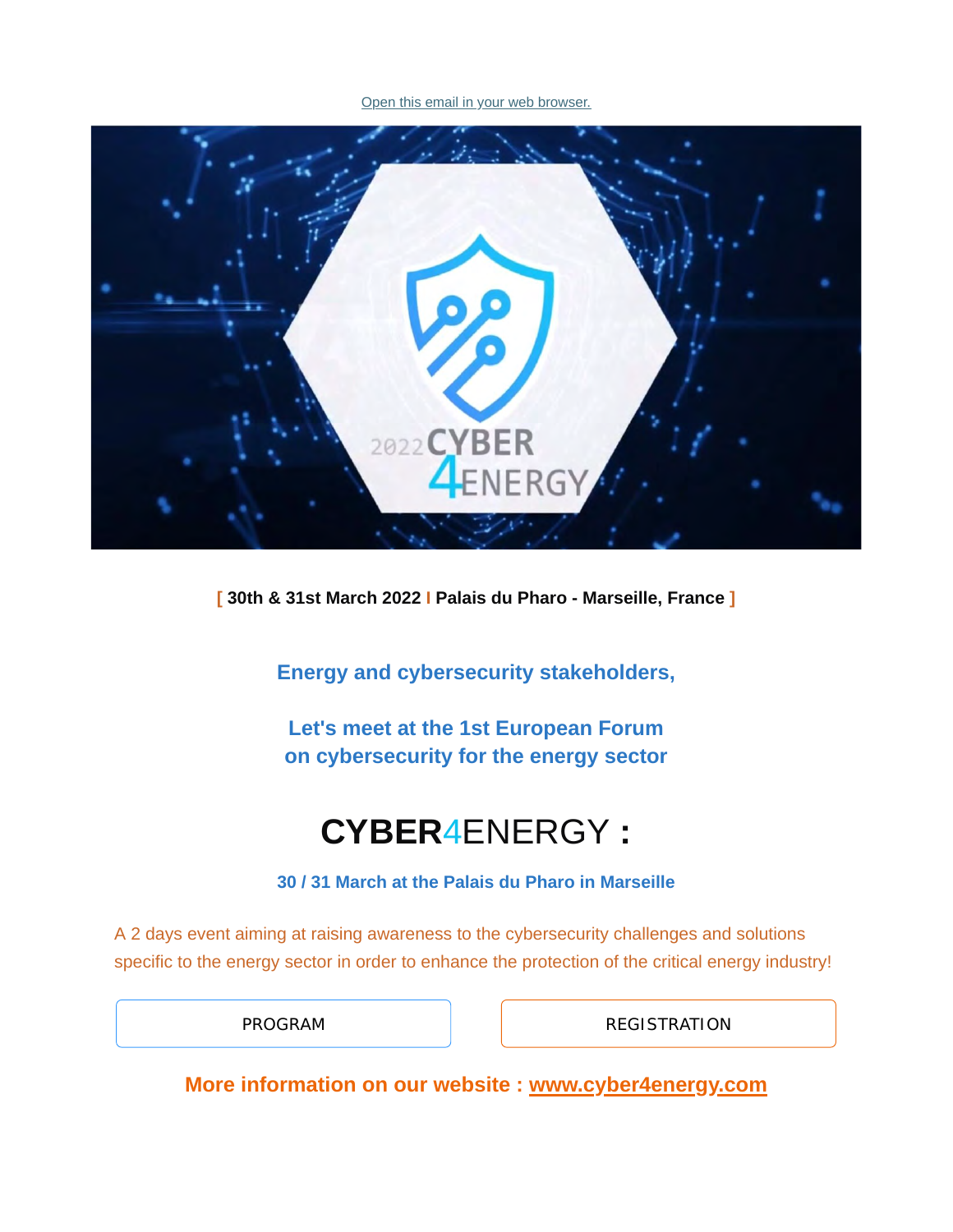### **MAIN TOPICS :**

As the process of digitizing countries, societies and economies increases, **the risk of cyberattacks has increased** as well. Cybersecurity has become essential to avoid disruptions of the energy chain that can have serious impacts on citizens and economics, and represents a major collective priority for sustainable economic development.



5 competitiveness clusters of the French Smart Energy Alliance are involved to build this event. Their purpose is to bring two sectors into dialogue: the world of cybersecurity and the energy one, to create performant solutions!





French innovation clusters in energy and digital transition and mobility strengthen their strategic alliance under the "**Smart Energy Alliance**" banner.

**Join international experts, decision-makers, public authorities and companies to:**

- Share the specific issues of the energy sector
- Be aware of the current and coming regulations
	- Know the best current and future solutions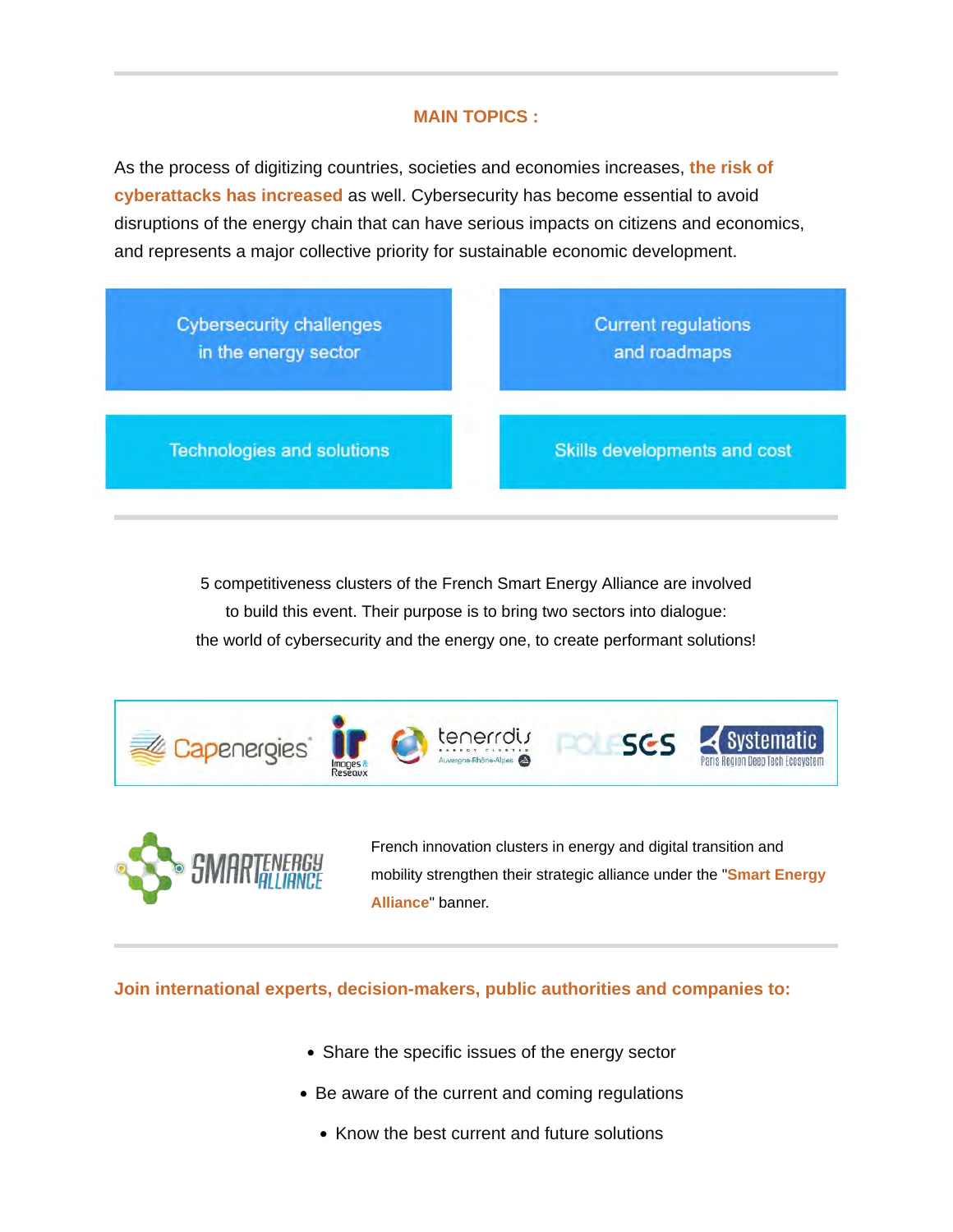• Progress together: learn and share good practices

## **CONFERENCES**

Inspiring panels and round tables gathering international experts, decision-makers, public authorities and companies

# **NETWORKING**

Meet cybersecurity providers, customers and prospects. Exchange about current needs and available **solutions** 

# **AWARDS**

A contest open to european startups and SMEs, proposing or having implemented innovative cyber solutions in the energy sector

#### **EXHIBITION HALL**

Find out about various specific solutions from SMEs and discover our sponsors

[PROGRAM](https://www.cyber4energy.com/program/) **[REGISTRATION](https://server.matchmaking-studio.com/en/Cyber4Energy/#mms#mms)** 

# **More information on our website : [www.cyber4energy.com](http://www.cyber4energy.com/)**